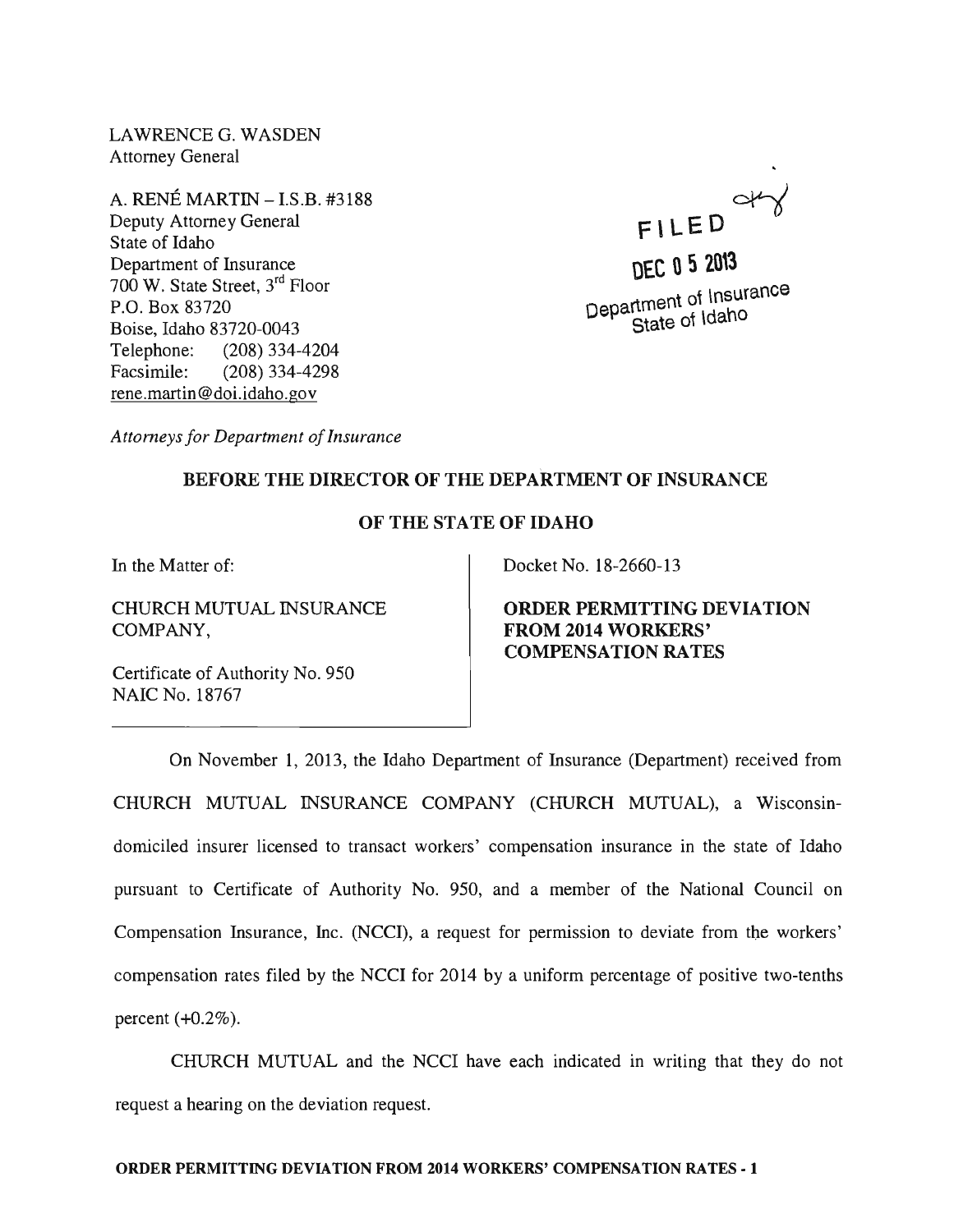The Department's Director (Director), having reviewed and being fully apprised of CHURCH MUTUAL's request to deviate from the Idaho workers' compensation premium rates filed by the NCCI for 2014, and the requirements of Idaho Code § 41-1614, has determined that the requested rate deviation is justified.

NOW, THEREFORE, IT IS HEREBY ORDERED, pursuant to Idaho Code § 41-1614, that CHURCH MUTUAL's request for a uniform percentage deviation of positive two-tenths percent (+0.2%) from the workers' compensation rates filed by the NCCI for 2014, exclusive of terrorism rates, is GRANTED. This deviation from the Idaho workers' compensation premium rates filed by the NCCI for 2014 shall take effect on January 1, 2014, and shall remain in effect for one year from that date unless terminated sooner with the approval of the Director. DATED this  $H^*$  day of December, 2013.

> STATE OF IDAHO DEPARTMENT OF INSURANCE

Clay feal

Director